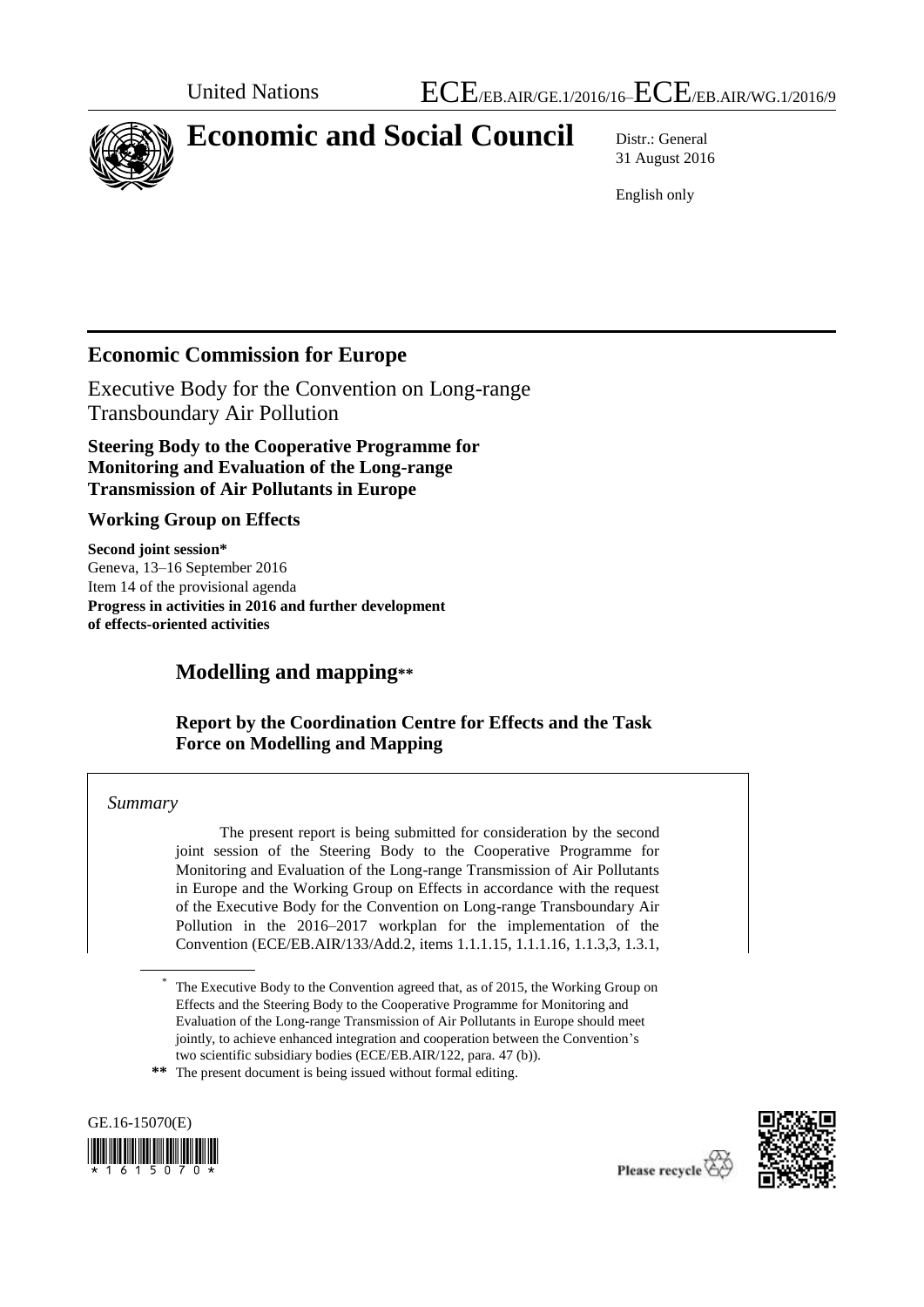1.4.1, 1.4.2, and 1.5.2), the informal document approved by the Executive Body for the Convention at its thirty-fourth session, "Basic and multi-year activities in the 2016–2017 period" (items 1.1.1–1.1.3, 1.1.5–1.1.7, 1.2.1, 1.2.2, 1.5.1 and 1.8.1–1.8.3) and the Long-term Strategy for the Convention (ECE/EB.AIR/106/Add.1, decision 2010/18, annex).

The present report includes a review of the workplan and a summary of the discussion and conclusions reached at the back-to-back meeting of the thirty-second Task Force of the International Cooperative Programme on Modelling and Mapping of Critical Levels and Loads and Air Pollution Effects, Risks and Trends and the twenty-sixth workshop of the Coordination Centre for Effects (Dessau, Germany, 19–22 April 2016). The meetings focused on progress achieved in modelling and mapping, inter alia, regarding methods and objectives for assessing air pollution effects on plant species diversity, and on the update of the Manual on Methodologies and Criteria for Modelling and Mapping Critical Loads and Levels and Air Pollution Effects, Risks and Trends. The meetings included a training session addressing modelling methods and input requirements for use by Parties under the Convention to enable the continuation of contributions to European databases on critical loads and air pollution effects, for incorporation in integrated assessment modelling.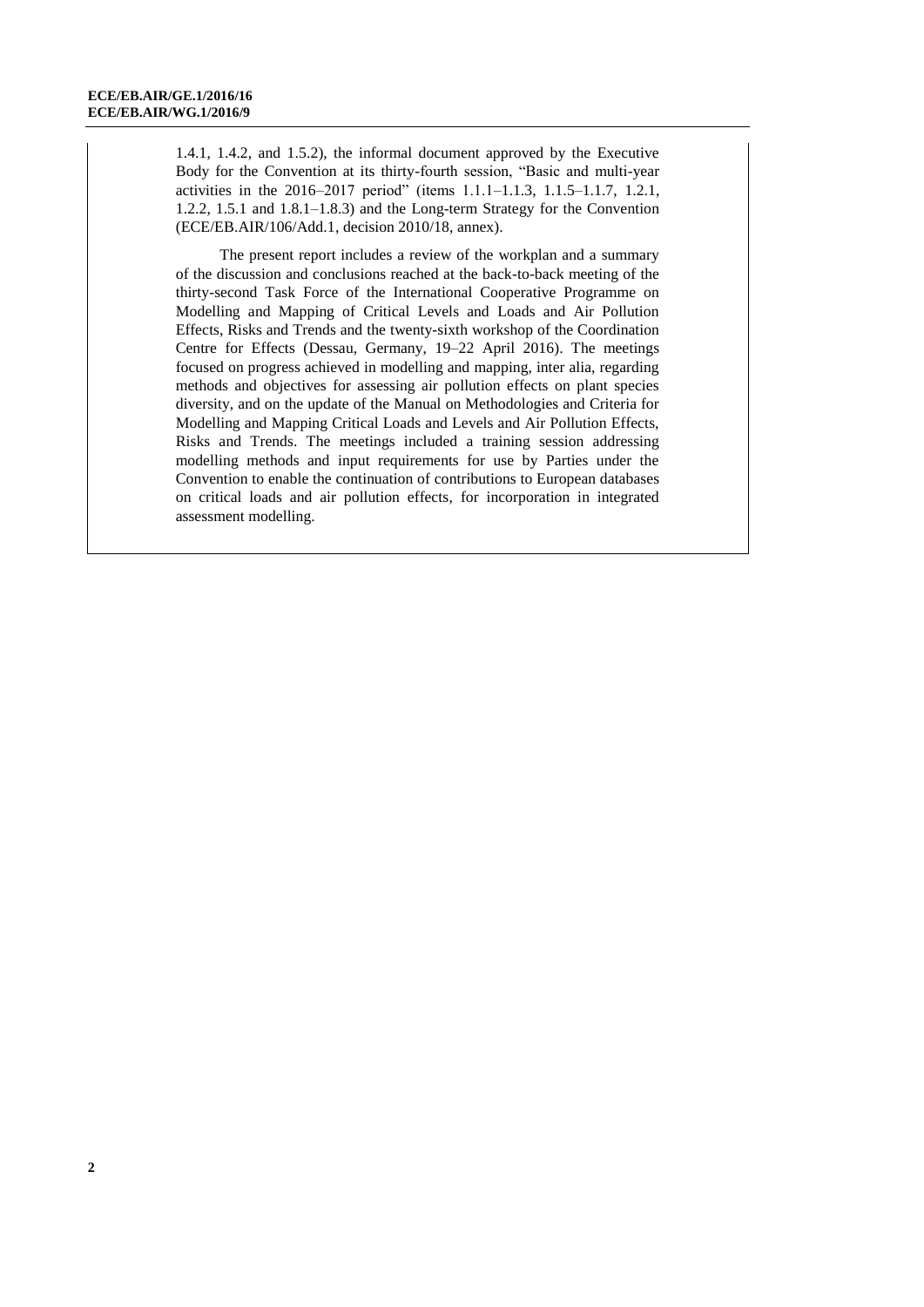## Contents

|     |                                                                                                                                                                        |                                                                             | Page           |
|-----|------------------------------------------------------------------------------------------------------------------------------------------------------------------------|-----------------------------------------------------------------------------|----------------|
| Ι.  |                                                                                                                                                                        |                                                                             | $\overline{4}$ |
| П.  |                                                                                                                                                                        |                                                                             | $\overline{4}$ |
| Ш.  | Workplan items relevant to the International Cooperative Programme on Modelling<br>and Mapping of Critical Levels and Loads and Air Pollution Effects, Risk and Trends |                                                                             | 5              |
|     | А.                                                                                                                                                                     |                                                                             | 5              |
|     | Β.                                                                                                                                                                     |                                                                             | 6              |
|     | C.                                                                                                                                                                     |                                                                             | $\tau$         |
|     | D.                                                                                                                                                                     |                                                                             | 7              |
|     | Е.                                                                                                                                                                     | Cooperation with other projects and bodies (outreach activities;            | 7              |
|     | F.                                                                                                                                                                     | Improving the functioning of the Working Group on Effects and EMEP          | 8              |
|     | G.                                                                                                                                                                     |                                                                             | 8              |
| IV. |                                                                                                                                                                        | Recommendations and other outcomes of the thirty-second meeting of the Task | 9              |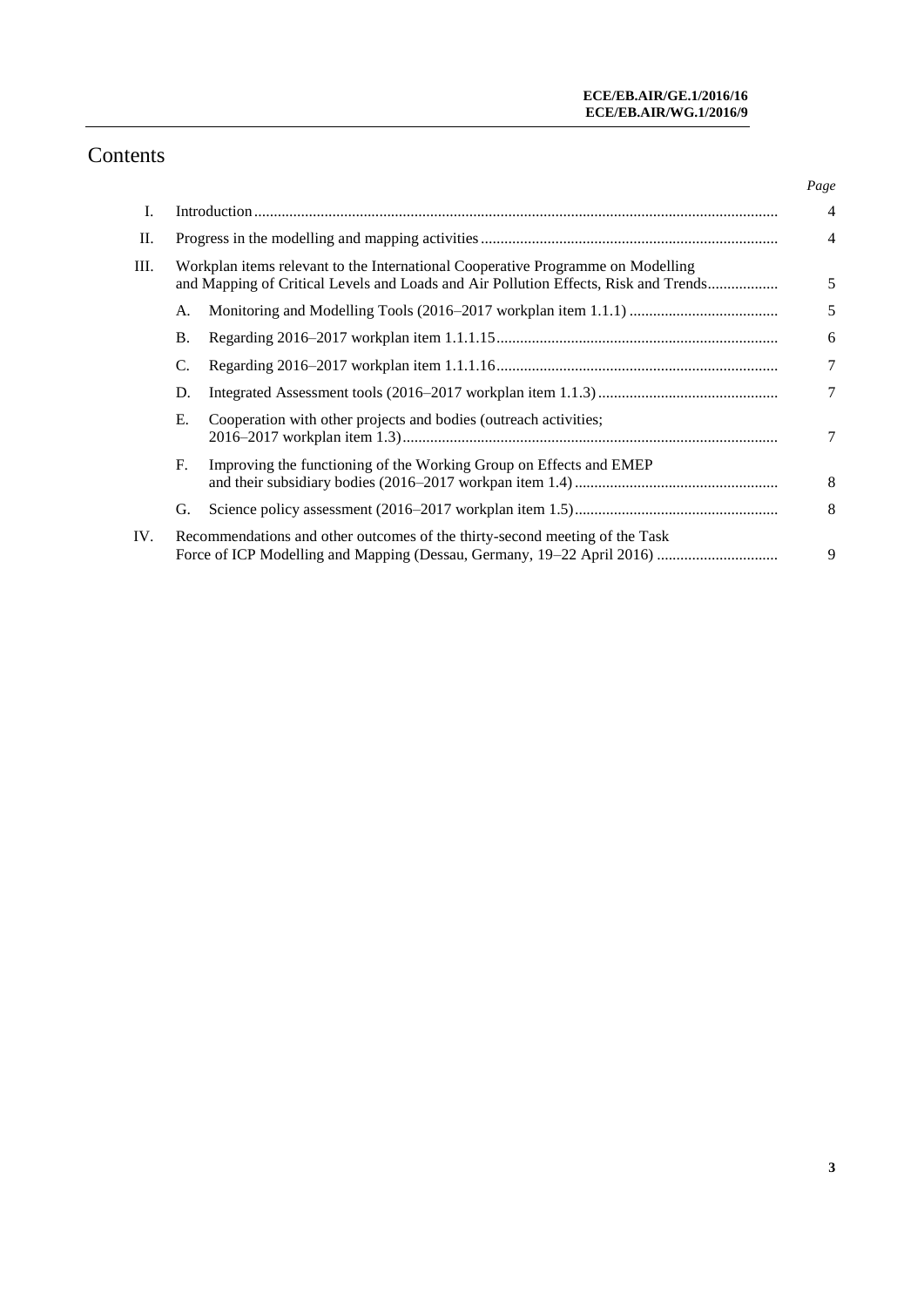## **I. Introduction**

1. France is the lead country of the Task Force of the International Cooperative Programme on Modelling and Mapping of Critical Levels and Loads and Air Pollution Effects, Risks and Trends (ICP Modelling and Mapping). <sup>1</sup> The Netherlands is the lead country of the programme centre of ICP Modelling and Mapping, the Coordination Centre for Effects (CCE).<sup>2</sup> The Task Force is hosted by the French National Competence Centre for Industrial Safety and Environmental Protection (INERIS). <sup>3</sup> The CCE is hosted at the Dutch National Institute for Public Health and the Environment (RIVM). <sup>4</sup> Representatives of more than 30 Parties to the Convention participate in the activities of ICP Modelling and Mapping. National Focal Centres (NFCs) of ICP Modelling and Mapping contribute to methods and data to help compile and maintain the CCE European database of critical loads for acidification and eutrophication. NFCs also research novel thresholds for impacts on plant species diversity. ICP Modelling and Mapping results are also used in the Cooperative Programme for Monitoring and Evaluation of the Long-range Transmission of Air Pollutants in Europe (EMEP) Task Force on integrated assessment modelling (TFIAM) in collaboration with the Meteorological Synthesizing Centre-West (MSC-W), the Meteorological Synthesizing Centre-East (MSC-E) and the Centre for Integrated Assessment Modelling. ICP Modelling and Mapping collaborates with all the International Cooperative Programmes (ICPs) under the Convention and the Joint Task Force on the Health Aspects of Air Pollution. 5

## **II. Progress in the modelling and mapping activities**

2. The thirty-second meeting of the ICP Modelling and Mapping Task Force and the twenty-sixth CCE workshop were hosted by the German Environment Agency (UBA) and held back to back (Dessau, Germany, 19–22 April 2016).<sup>6</sup>

3. Sixty three delegates from the following 20 countries participated in the meeting: Austria, Belgium, Canada, China, Croatia, Czech Republic, Denmark, France, Germany, Iceland, Italy, the Netherlands Norway, Poland, Russian Federation, Serbia, Spain, Sweden, Switzerland, the United Kingdom of Great Britain and Northern Ireland and the United States of America. Representatives of the ICP on Effects of Air Pollution on Natural Vegetation and Crops (ICP Vegetation), the ICP on Assessment and Monitoring of the Effects of Air Pollution on Rivers and Lakes (ICP Waters), the Joint Expert Group on Dynamic Modelling (JEG) and CCE were represented. In 2016, lack of funding from the lead countries and from workplan-related funds prevented a number of representatives of countries in Eastern Europe, the Caucasus and Central Asia from attending the meeting and the workshop.

<sup>1</sup> Se[e www.icpmapping.org.](file:///K:/1st%20joint%20session/Draft/www.icpmapping.org)

<sup>&</sup>lt;sup>2</sup> Se[e www.wge-cce.org.](file:///K:/1st%20joint%20session/Draft/www.wge-cce.org)

<sup>3</sup> Se[e www.ineris.fr.](http://www.ineris.fr/)

<sup>4</sup> Se[e www.rivm.nl.](http://www.rivm.nl/)

 $5$  The Task Force is a joint body of the World Health Organization (WHO)/European Centre for Environment and Health (ECEH) and the Executive Body for the Convention.

 $6$  Ms. Le Gall and Mr. Hettelingh (2016) Draft minutes of the 26<sup>th</sup> CCE Workshop and the 32nd meeting of the Programme Task Force of the ICP Modelling and Mapping in Dessau, Germany, 19–22 April 2016 available at [http://icpmapping.org/.](http://icpmapping.org/)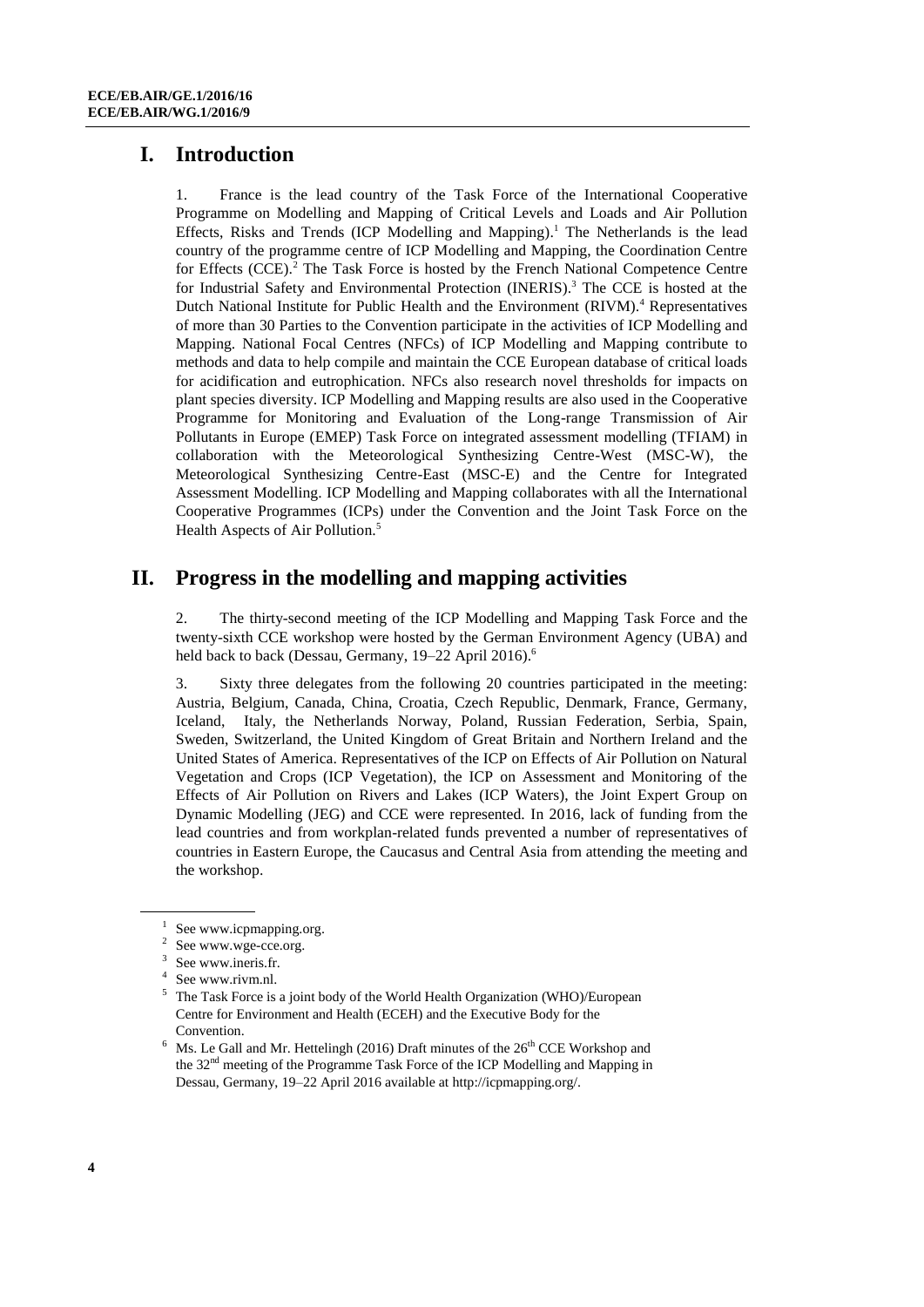4. Decisions by the ICP Modelling and Mapping Task Force were reviewed by the participants during the meeting. Presentations and posters were made available on the ICP Modelling and Mapping website. On behalf of Ms. Lilian Busse, director of Division II (*Environmental Health and Protection of Ecosystems*), Ms. Simone Richter, head of Department of the German Environment Agency (UBA), welcomed the participants to the meeting.

5. The objectives of the meetings included:

(a) Latest findings in field and laboratory experiments and through model assessments (VSD-PROPS; VEG; BERN,…) of (air pollution) impacts on plant species diversity;

(b) NFC-progress in response to the Call for data 2015–2017;<sup>7</sup>

(c) Discussions ("training") on practical issues regarding the modelling of plant species diversity in the context of the call for data;

(d) Integrated assessment reports and studies on critical load exceedance or effects on biodiversity in natural areas caused by changes in (agriculture) emissions on specified spatial and temporal scales;

(e) Review of the Manual on Methodologies and Criteria for Modelling and Mapping Critical Loads and Levels and Air Pollution Effects, Risks and Trends (Mapping Manual);

(f) Consideration of the ICP Modelling and Mapping relevant items of the 2016– 2017 workplan for the implementation of the Convention (ECE/EB.AIR/133/Add.2), the 2014–2015 workplan, the Long-term Strategy for the Convention and the the Action Plan for the Implementation of the Long-term Strategy for the Convention (ECE/EB.AIR.109/Add.1, decision 2011/14, annex);

(g) Consideration of other Task Force issues including reporting requirements to the second joint session of EMEP Steering Body and the Working Group on Effects.

## **III. Workplan items relevant to the International Cooperative Programme on Modelling and Mapping of Critical Levels and Loads and Air Pollution Effects, Risks and Trends**

#### **A. Monitoring and Modelling Tools (2016–2017 workplan item 1.1.1)**

6. Mr. Hettelingh (CCE Head) informed the meeting participants that the financial support for the CCE contribution to the Convention workplan for 2016–2017 was uncertain. Further information would be available later in 2016. Mr. Hettelingh insisted that it was important that the tasks carried out by the ICP Modelling and Mapping network would be continued, in particular, with respect to the adopted call for data 2015–2017. Ms. Le Gall

<sup>7</sup> Se[e http://wge-cce.org/Activities/Call\\_for\\_Data.](http://wge-cce.org/Activities/Call_for_Data)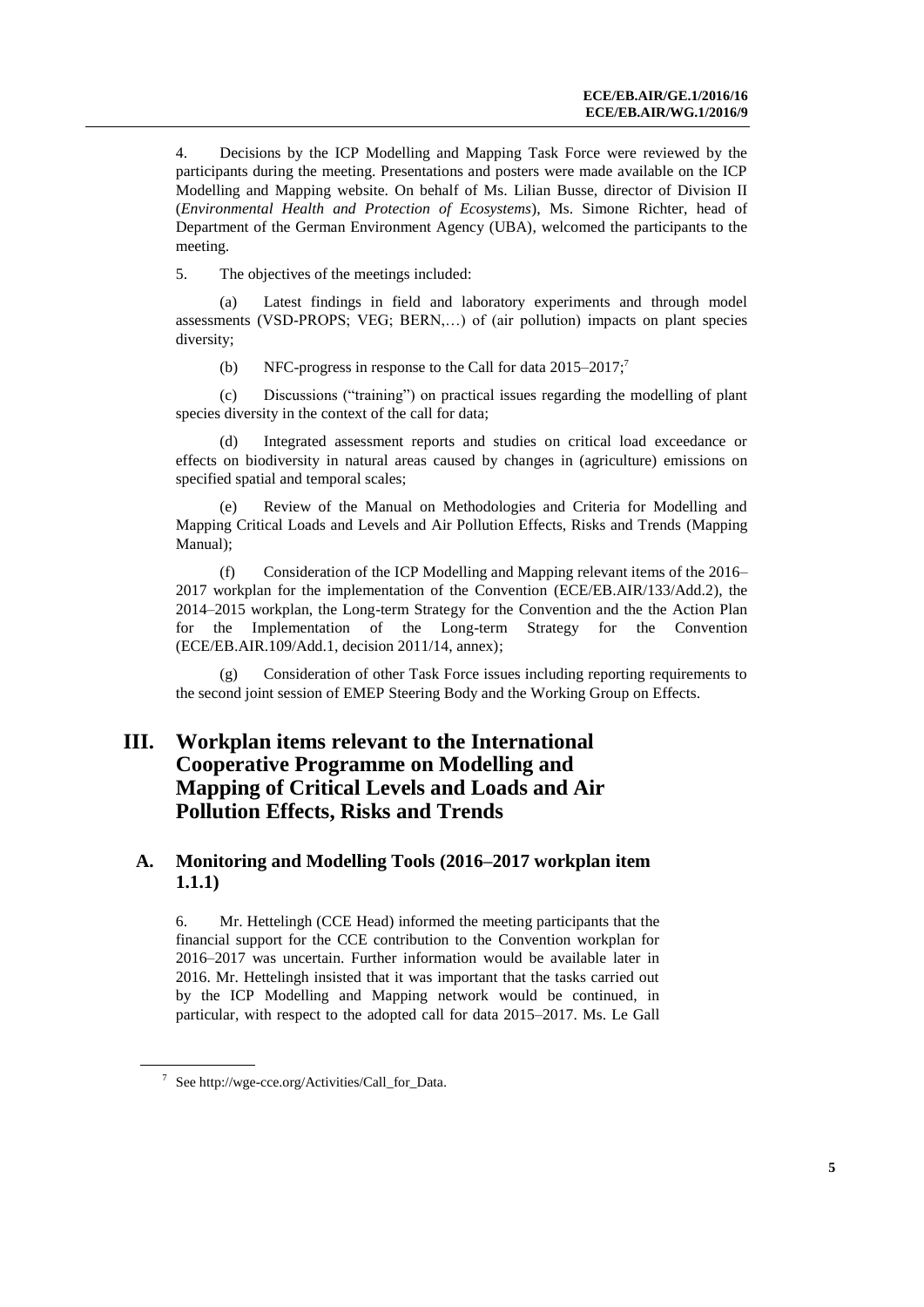highlighted the essential role of the CCE as coordinator of that scientific network.

7. The Task force expressed its concern over the financial situation of several NFCs as well as of the CCE. The realisation of the workplan items above is strongly dependant on the funding situation of the CCE. They may not be completed if CCE financing situation (funding by Parties and from the trust fund) is not consolidated in the coming months. The RIVM has proposed to prioritize CCE activities on the 2015–2017 call for data.

#### **B. Regarding 2016–2017 workplan item 1.1.1.15**

8. The objective of the call for data 2015–2017 was reiterated, to derive nitrogen and sulphur critical load functions taking into account their impact on biodiversity as well as an opportunity for NFCs to update acidification and eutrophication critical loads.

9. Different model chains were presented, using different indicators leading to the Habitat Suitability Index. All converged towards the critical loads functions that were similarly built (with node points of maximum and minimum critical loads for sulphur and nitrogen: CLSmax, CLNmin and CLNmax) as recommended by CCE.

10. The presentation of intermediate results of the call for data 2015–2017 highlighted progresses and a number of difficulties or uncertainties. Discussions were useful in the sense that knowledge and application experiences regarding (indicators for and modelling of) the change of biodiversity were shared and taken note of in lively debates. Altogether, the session enabled progress towards a common indicator in which confidence of the ICP Modelling and Mapping is likely to increase as methodological consensus further develops.

11. This should provide NFCs with the information necessary to advise national policy on the quality of the biodiversity indicator that may become increasingly policy relevant on a European (Convention; European Union) scale.

12. Different countries demonstrated that a variety of model chains, based on a similar logic, are available to assess N effects on biodiversity using suitable indicators (such as the Habitat Suitability Index, the Habitat Quality Index and the critical load (function) for biodiversity). The critical load function for biodiversity, was a common output of several of these model chains, potentially ensuring cross-border compatibility.

13. The following 16 countries indicated that they intended to respond to the call for data 2015–2017 either in updating their acidification and eutrophication database or/and in providing their contribution to the biodiversity critical load and the Habitat Suitability Index: Austria, Belgium (Wallonia), Croatia, Denmark, France, Germany, Ireland, Italy, the Netherlands, Norway, Poland, Russian Federation, Serbia, Sweden, Switzerland and the United Kingdom.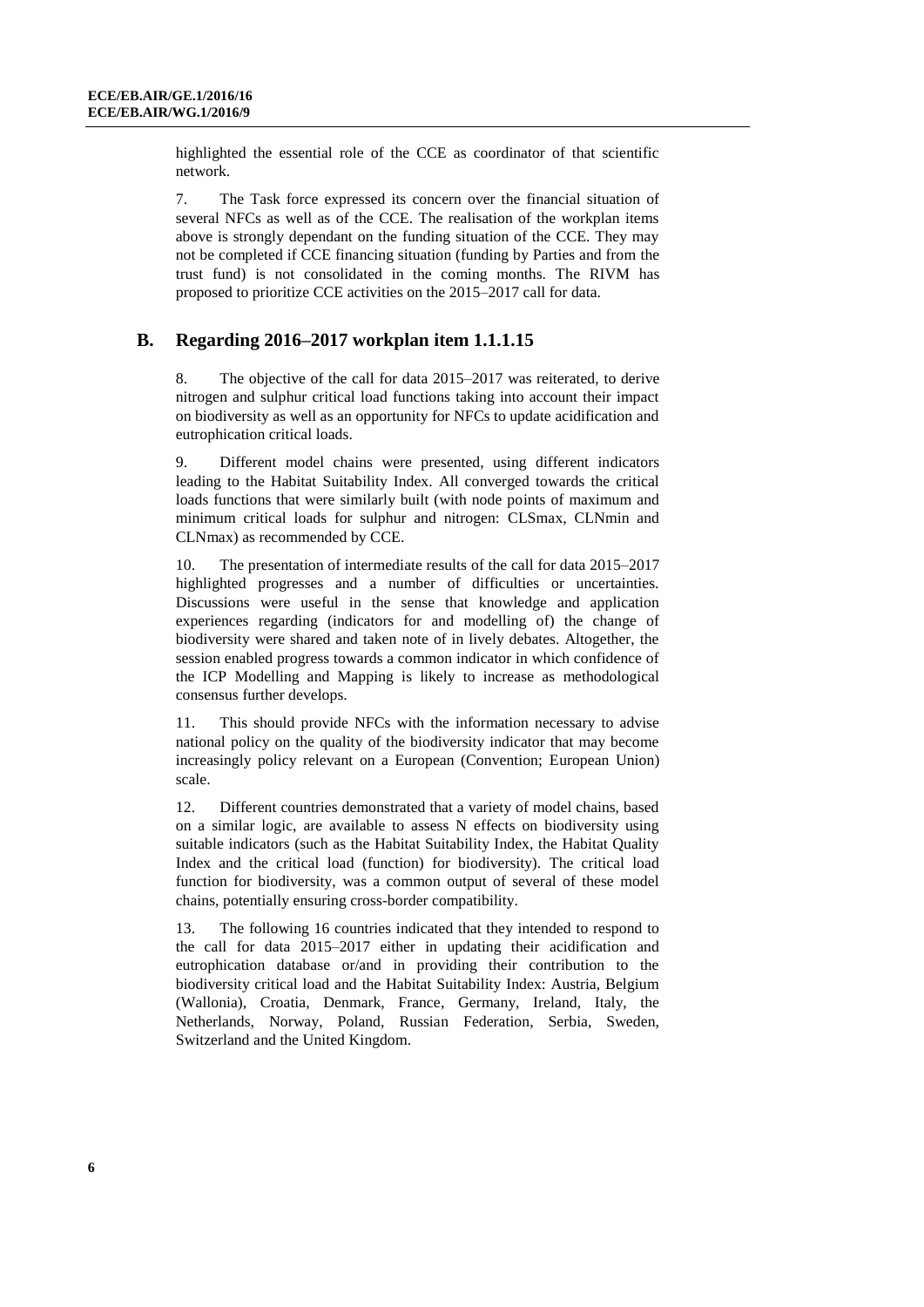### **C. Regarding 2016–2017 workplan item 1.1.1.16**

14. The update of the Mapping Manual was reviewed. With the exception of the proposal on weathering, all texts were reviewed by the Task Force. All modifications proposed by the experts were accepted by the Task Force. The proposal on weathering was circulated to the Task Force members. It would be considered accepted if no major modifications or remarks would be sent to the ICP Modelling and Mapping Chair by 23 May 2016. All accepted texts (see the minutes of the thirty-second Modelling and Mapping Task Force meetin[g\)](http://www.icpmapping.org)/) <sup>8</sup> would be integrated in Chapter 5 of the Mapping Manual. The revised version of Chapter 5 would then be submitted — for formal approval — to the second joint session of the EMEP Steering Body and the Working Group on Effects.

15. The procedure to update the Mapping Manual has therefore been completed compared the procedure adopted in 2015 as follows, noting that if no consensus is reached within the ICP Modelling and Mapping Task Force on the text proposed by an expert or an NFC as an update, two options shall be considered: (a) there is consensus that the Mapping Manual should remain unchanged (the proposal is rejected); (b) new text is added between square brackets. These options apply until new evidence is brought in and agreement is reached (if required, at dedicated workshops). Parties remain free to carry out the calculation as they feel suitable. They will document the specificities of their calculation when their report their results to the CCE.

### **D. Integrated Assessment tools (2016–2017 workplan item 1.1.3)**

16. The European critical load database adopted at the first joint session of the EMEP Steering Body and the Working group on Effects (Geneva, 14– 18 September 2015) would be implemented in the summer of 2016 in collaboration with EMEP Centre for Integrated Assessment Modelling.

#### **E. Cooperation with other projects and bodies (outreach activities; 2016–2017 workplan item 1.3)**

17. The CCE participated in the joint workshop between the Arctic Monitoring and Assessment Programme and Convention bodies (Potsdam, Germany, 16 February 2016) and in the meeting of the Task Force on Hemispheric Transport of Air Pollution (Potsdam, Germany, 17–19 February 2016).

18. In past years, representatives of several countries of Eastern Europe, the Caucasus and Central Asia had been invited to and participated at the meetings of the ICP Modelling and Mapping Task Force and at (held back to back) CCE workshops and training sessions of information.

<sup>8</sup> Se[e www.icpmapping.org.](http://www.icpmapping.org/)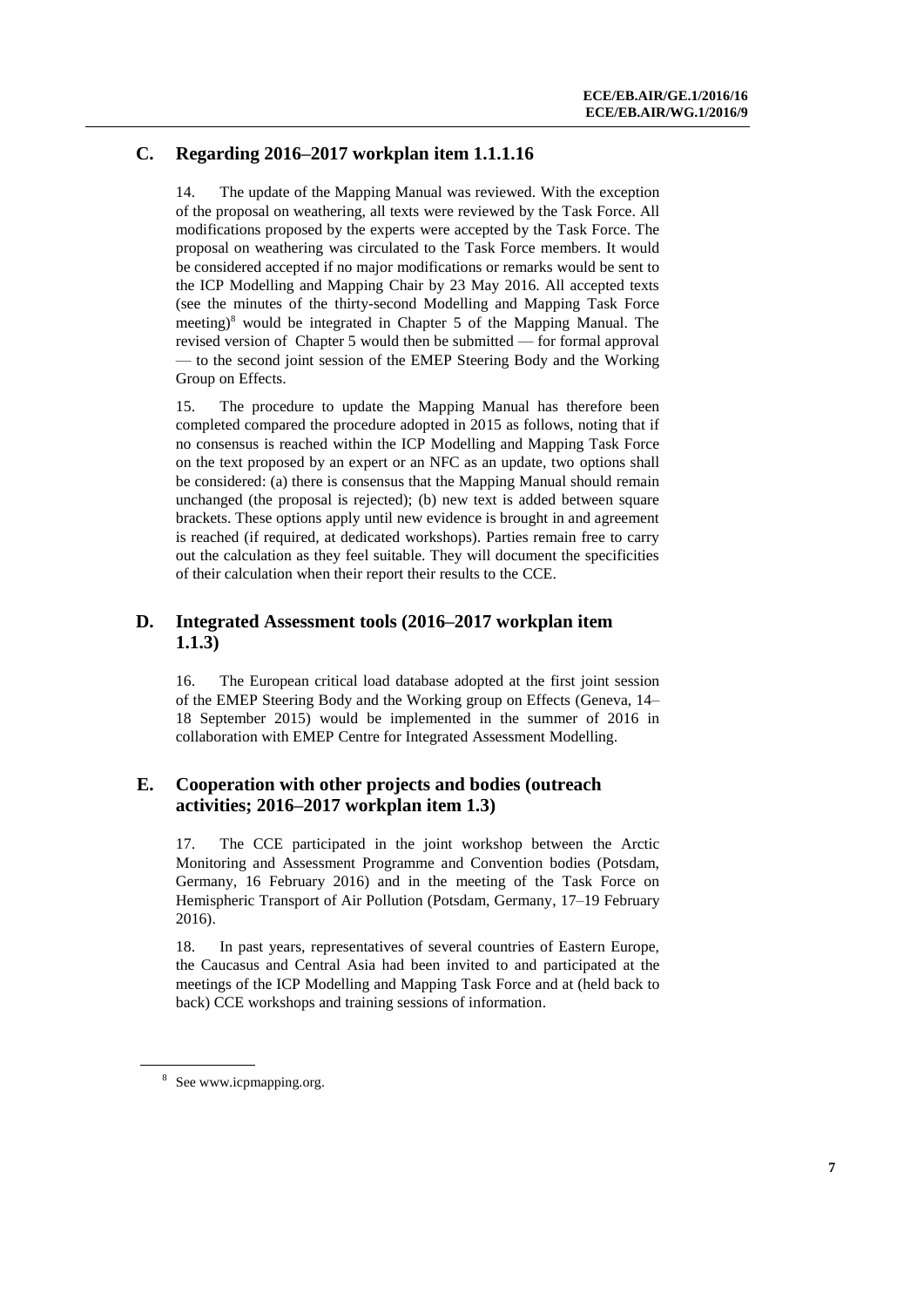19. In 2014–2016, a lack of funding prevented a number of country representatives from Eastern Europe, the Caucasus and Central Asia from travelling to and participating in the CCE workshops and Task Force meetings.

## **F. Improving the functioning of the Working Group on Effects and EMEP and of their subsidiary bodies (2016–2017 workplan item 1.4)**

20. The CCE participated in the joint Task Force meeting of the ICP Waters and the ICP on Integrated Monitoring of Air Pollution Effects on Ecosystems (Integrated Monitoring) (Asker, Norway, 24–26 May 2016) and presented the progress of ICP Modelling and Mapping.

#### **G. Science policy assessment (2016–2017 workplan item 1.5)**

21. The CCE conducted analysis on European areas at risk of excess nitrogen and biodiversity loss for inclusion in the Convention's "Towards Cleaner Air Scientific Assessment Report 2016".

## **IV. Recommendations and other outcomes of the thirtysecond meeting of the Task Force**

22. The CCE Status Report  $2015^9$  was published, including an analysis of the 2015 European critical loads database and exceedances in comparison with the previous database.

23. In response to the call for data, all NFCs should submit their national data even if these have not changed since the last submission. For countries that do not submit data, CCE will use critical loads from the European background database for future European maps and scenario analysis.

24. Future documentation of European scenario-specific exceedances is to be completed with a table reflecting the national emissions related to these scenarios.

25. In the future, the chapters of CCE reports in which national data are to be used, will be circulated for review to the NFCs.

26. A workshop may be organized between experts to update the Mapping Manual on the calculation or the parameterization of nitrogen immobilization in soils within the next two years.

27. In response to a request from the NFCs made during the NFC training session, CCE and the Alterra Institute at Wageningen, the Netherlands, agreed to conduct an in-kind project (due to the lack of financial means of CCE) to provide software to NFCs in the summer of 2016, enabling them to

<sup>&</sup>lt;sup>9</sup> See www.wge-cce.org.